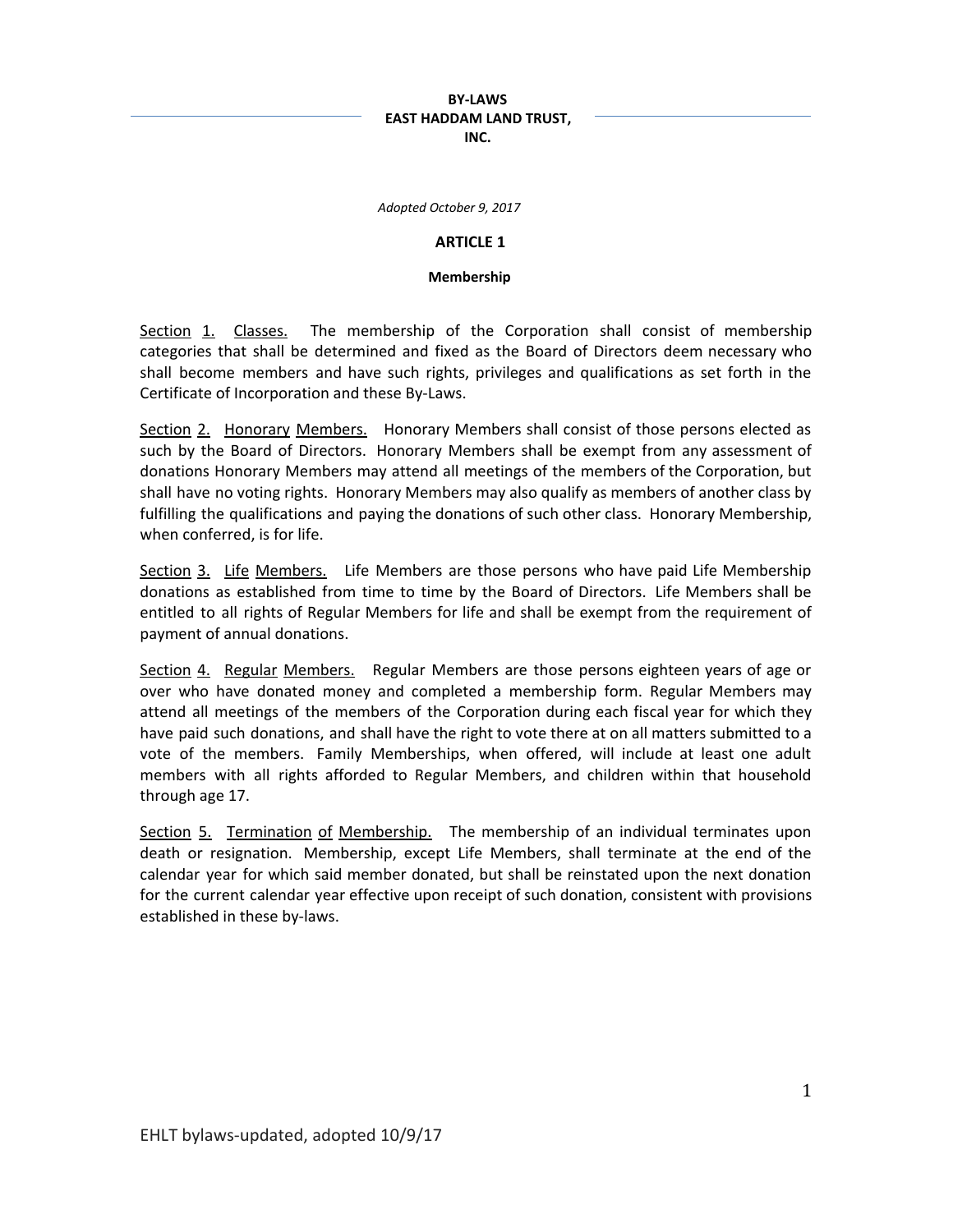### **ARTICLE II**

### **Meetings of Members**

Section 1. Annual Meeting. The Annual Meeting of the Corporation shall be held during the third week of January in each year, at such time and place as shall be determined by the Directors, for the purpose of electing Directors, and for the transaction of such other business as may properly come before the meeting. Failure to hold any Annual Meeting as here above provided shall in no way affect the validity of any corporate action and a substitute Annual Meeting may be called. Notice of the Annual Meeting shall be given in the manner prescribed in Section 3 of this Article.

Section 2. Special Meetings. Special meetings of the members may be called at any time by the President or by a majority of the Board of Directors, and it shall be the duty of the Secretary to call such a meeting upon the written request of not less than one-tenth of the members entitled to vote at the meeting stating the purpose thereof. A notice of such Special Meeting, stating the time, place, and purpose, shall be given in the manner as prescribed in Section 3 of this Article.

Section 3. Notice of Meeting. Written notice of the time, place, and purposes of all Annual or Special Meetings shall be given by the President or Secretary, not less than fourteen (14) nor more than fifty (50) days prior to the date of the meeting to each member of the Corporation by delivering such notice personally, or by leaving a copy thereof at his residence or usual place of business, or by mailing said copy addressed to him at his last known Post Office address as it appears on the books of the Corporation, or delivered via electronic medium, i.e., fax or e-mail, if such methods are authorized by the member.

Section 4. Quorum. At all meetings of members a quorum shall consist of those members present in person or by proxy entitled to vote at such meeting. Those present at any duly called meeting may adjourn the meeting to a later time without re-notification of such meeting time or place, and the actions of the meeting to which adjournment is taken shall be valid as if taken in the first instance. The affirmative vote at a meeting of members represented at such meeting entitled to vote on the subject matter shall be the act of the members.

Section 5. Proxies. Any member may, by written proxy, authorize an agent to vote in his behalf at any general membership meeting. Such proxy shall entitle the person then authorized to vote at the meeting specified and only on the issues specifically authorized in the written proxy.

Section 6. Action by Consent. Any action, which could be taken at a meeting of members, may also be taken without a meeting by unanimous consent thereto of all the members entitled to vote, evidenced by signed writings submitted to the Secretary.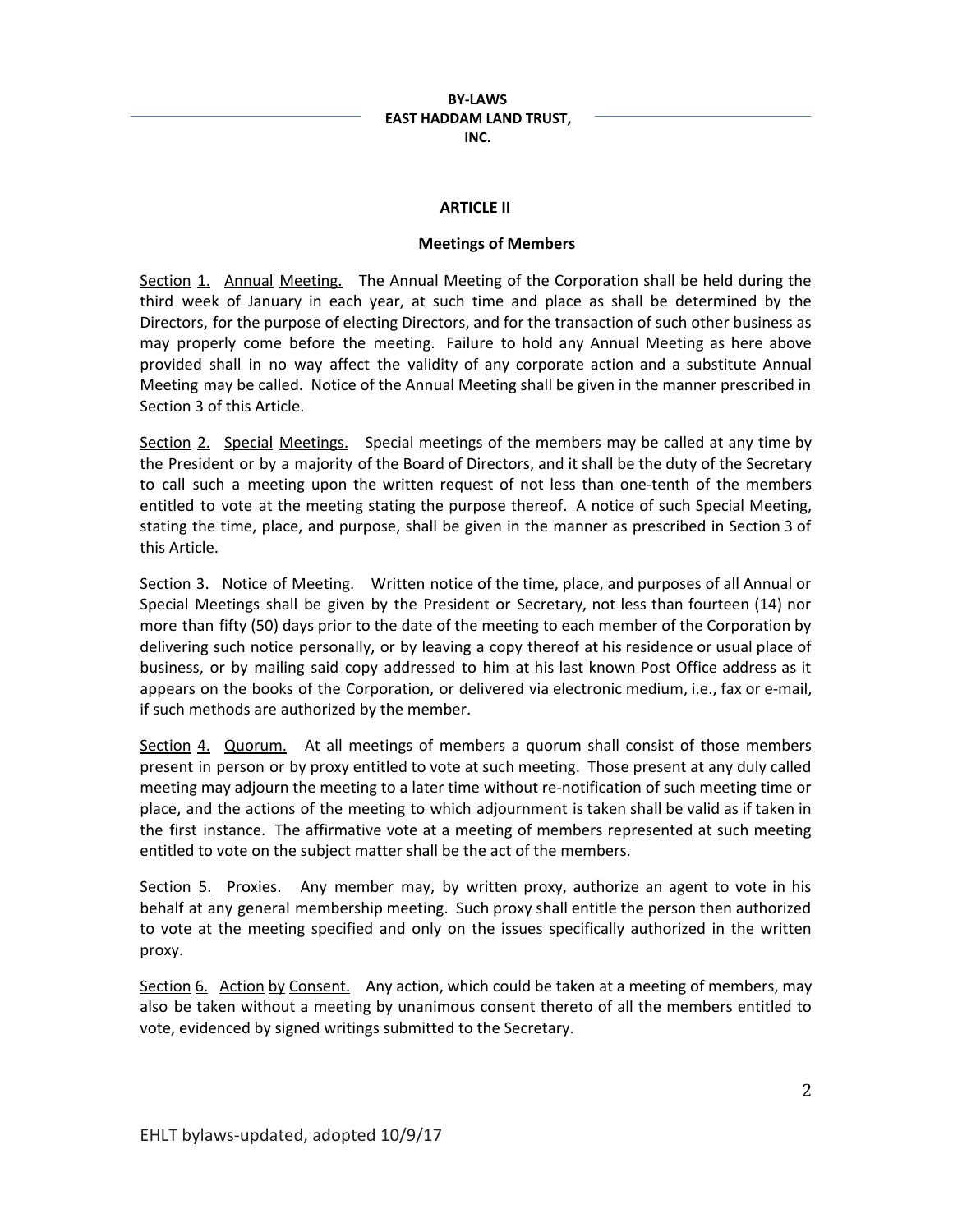Section 7. Election of Directors. At any general membership meeting called for the election of directors, such directors as vacancies may determine, those candidates receiving the most number of votes shall be elected to fill the number of vacancies for which voting is held. A tie vote for any Directorship shall be re-voted until such tie is resolved. All directors duly elected shall take their place on the Board of Directors upon election.

## **ARTICLE III**

## **Board of Directors**

Section 1. Authority and Composition. The property and affairs of the Corporation shall be under the care and management of a Board of Directors, consisting of a maximum of twelve (12) Directorships, except as noted in Article IV, Section 2. Only Regular Members, including Life Members, in good standing may be elected to the Board of Directors.

Section 2. Election. Each Regular Member elected to the Board of Directors shall serve for a term of three years or until his successor is duly elected and the terms of said Directors shall be staggered so that one third of their number shall be elected each year, except that if the number of Directors is increased from nine, the additional Directors shall be elected to terms such that one-third of the Directors' terms expire at the end of each year. Regular Member Directors shall be elected by the members of the Corporation at the Annual Meeting of the Corporation as their terms expire. Members may be elected to a total of two consecutive three-year terms. A minimum of one year must pass before such member is eligible for re-election to an additional two consecutive three-year terms. Election or appointment by the Board to fulfill any unexpired term of less than two years and one day shall not constitute a term. There shall be no limit to the number of terms a member may be elected to the Board of Directors, consistent with the conditions set forth in this section.

Section 3. Vacancies. Any vacancy in the Board of Directors may be filled for the unexpired portion of the term by a majority vote of the remaining members of the Board of Directors, even if less than a quorum. Any member so elected by the Board of Directors shall hold office for the remainder of the unexpired term of the vacancy. Any member so elected shall take their seat immediately upon election.

Section 4. Meetings. A special meeting of the Board of Directors shall be held immediately following the Annual Meeting of members to be held at a place established by the Board. Such meeting shall be held for the setting of the first regular meeting date, time, and place, at which the Board of Directors shall elect its officers.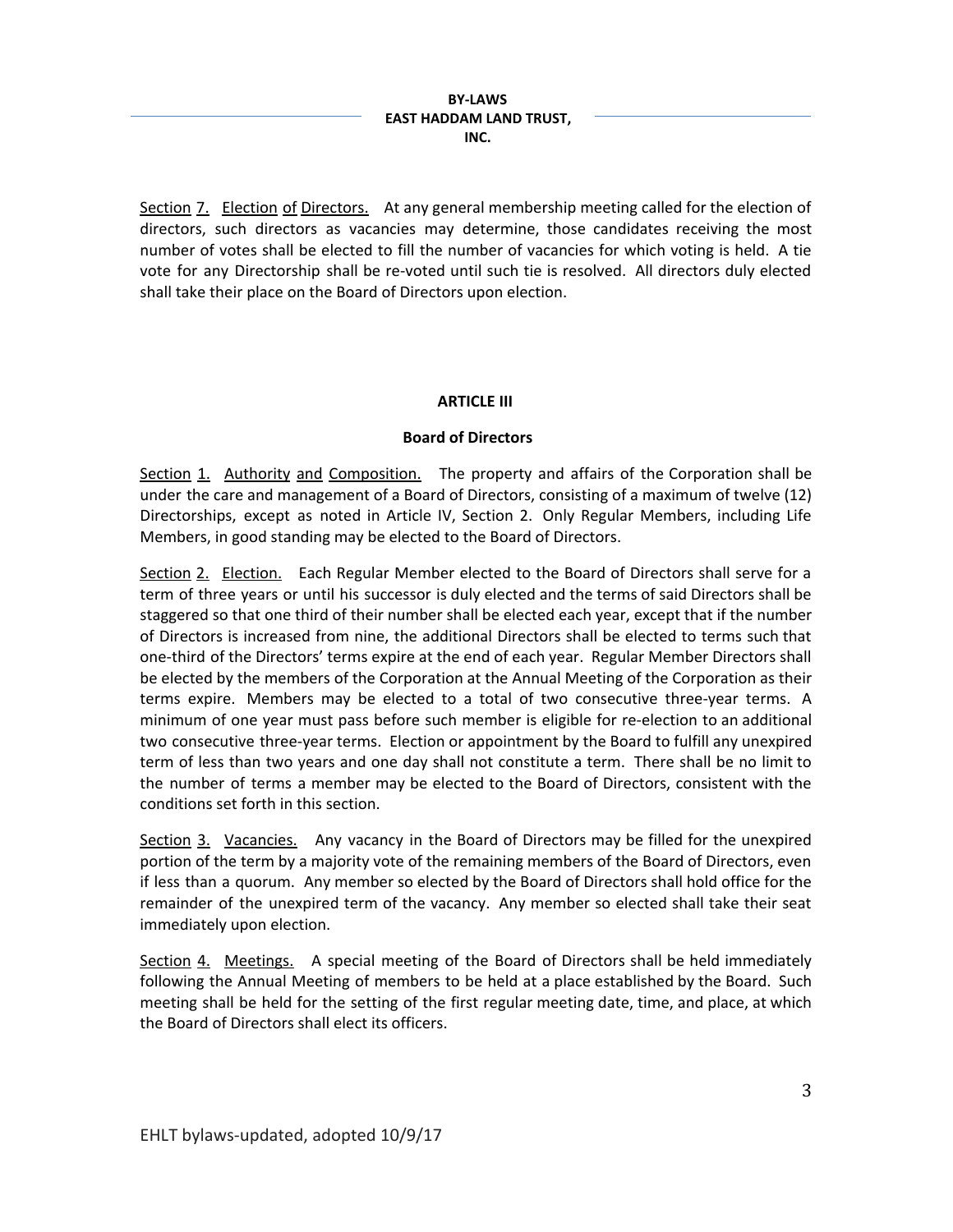Special meetings of the Board of Directors shall be held at the call of the President or the Vice President. At least two days' notice, written or oral, shall be given to each Director and such notice, if written, shall be sent by mail, postage prepaid, to his home address appearing in the corporate records, or at such other address as he may designate which shall be recorded by the Secretary or may be sent via electronic medium, i.e., fax or e-mail, if such methods are authorized by the Director. The President shall call a special meeting of the Board of Directors, with like notice, whenever requested in writing by four or more Directors.

Section 5. Quorum. A majority of the total number of filled directorships shall constitute a quorum, and the vote of a majority of those present at a meeting at which a quorum is present shall be the act of the Board of Directors. If there shall not be a quorum present at a duly called meeting, those present may conduct no business and shall adjourn the meeting. If a quorum is present, business may be transacted as usual.

Section 6. Action by Consent. Any action, which could be taken at a meeting of the Board of Directors, may also be taken without a meeting by the majority consent thereto of the members of the Board, evidenced by signed writings submitted to the President or Secretary.

Section 7. Removal. Any Director may be removed from the Board of Directors by a majority vote of the remaining members of the Board. Such removal must be in accordance with policies and procedures as written and accepted by the Board. (See Policy and Procedure 3 Removal of Directors and Officers.)

## **ARTICLE IV**

## **Officers**

Section 1. Number and Election. The officers of the Corporation shall consist of a President, Vice President, Secretary, Treasurer, and such other officers as may from time to time be elected or appointed by the Board of Directors, such other officers to have such powers and perform such duties as may be determined by the Board of Directors. The officers shall be elected by the Board of Directors by majority vote at a meeting held no more than three (3) weeks following the Annual Meeting of members and shall hold office for one year or until their successors are elected. In the case of the death, resignation, or removal from office of any officer, the Board of Directors may elect a successor, to hold office until the next Annual Meeting, or until his successor shall be elected. Serving as any officer for a period less than two full, consecutive calendar months shall not constitute a term.

Section 2. President. The President shall be the chief executive of the Corporation. The President shall preside at all meetings of the members and of the Board of Directors, if present. The President shall have the general powers and duties usually vested in the office of president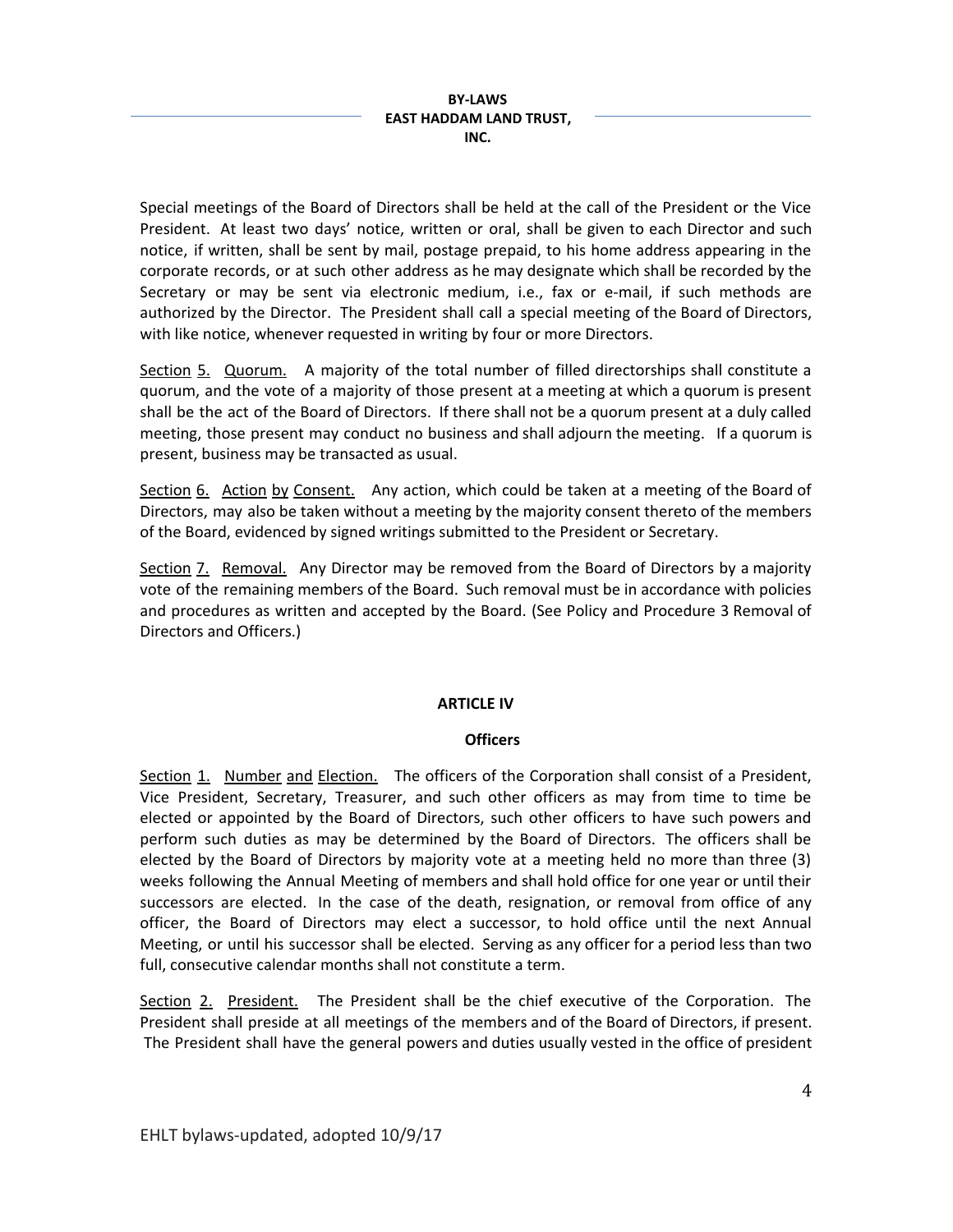of a corporation, including the appointment of committees as the President may deem appropriate or as the Board of Directors may authorize or as may be otherwise required. The President shall retain title and office until a successor has been elected at the meeting established in Section 1, in this Article, for the election of officers. No person shall serve a term in excess of three consecutive years as President. A minimum of one year, after having served the maximum term as President, must pass for any person to be re-elected to the office of President.

Section 3. Vice President. The Vice President shall work and cooperate with the President in the exercise of powers and duties of the President as the President may request from time to time and shall act in place of and for the President in the event of the latter's absence. No person shall serve a term in excess of three consecutive years as Vice President. A minimum of one year, after having served the maximum terms as Vice President, must pass for any person to be re-elected to the office of Vice President. The Vice President shall be responsible for the maintenance of membership records either directly, if there shall be no Membership Chairperson, or indirectly through such Chairperson if such Chairperson shall be appointed.

Section 4. Secretary. The Secretary shall attend the meetings of the Members and Directors and shall record in the record book of the Corporation the proceedings of the Members and Directors at their respective meetings. The President or Secretary shall notify the Members and Directors of their respective meetings in accordance with these By-Laws and shall perform such other duties as are usually incidental to this office or that the Board of Directors shall prescribe.

Section 5. Treasurer. The Treasurer shall have the custody of all funds of the Corporation and shall deposit the same in the name of the Corporation in such bank or banks as the Directors may choose. The Treasurer shall collect all donations and other income; sign all checks, drafts, notes, and orders for the payment of money; and pay out and dispose of the same under the direction of the Board of Directors. The Treasurer shall at all reasonable times keep the books and accounts open to any Director or member of the Corporation and be prepared to give financial reports as the Board of Directors may require. The Treasurer may be required by the Board of Directors to give a surety company fidelity bond. The Treasurer shall cause an independent financial review (compile the financial statements) to be conducted on the financial records of the Corporation on an annual basis. A complete audit of the organization's financial records shall be conducted when ordered by the Board of Directors. Such audit shall be conducted by an independent person or firm qualified to conduct such duties that shall be approved by the Board of Directors. Additional information about the role and responsibilities of the Treasurer will be found in the Treasurer's Handbook.

Section 6. Ex-Officio Immediate Past President. The immediate past president may serve as an ex-officio board member without voting privileges for a period of one year subsequent to their active term as President.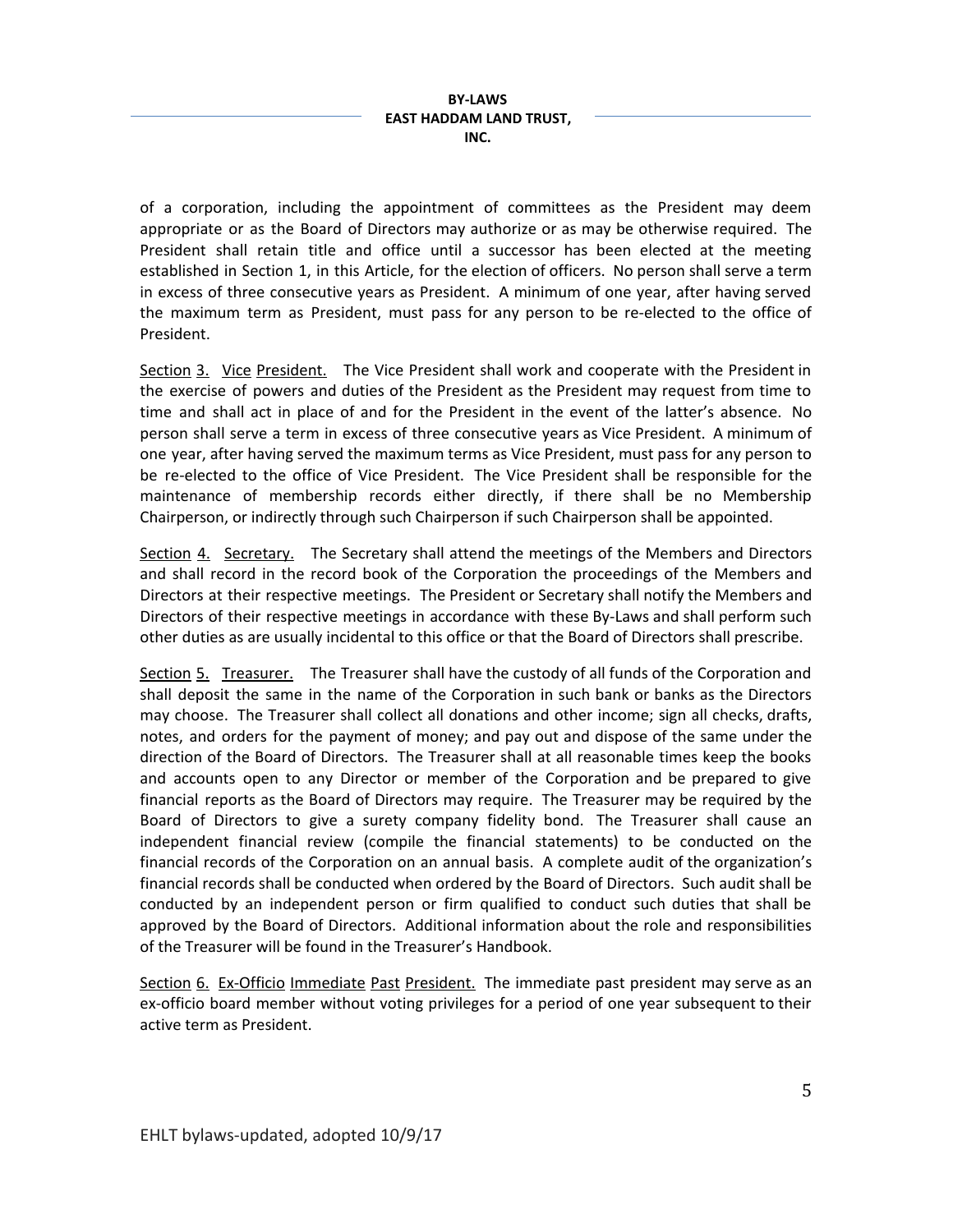Section 7. Vacancies. Any vacancy in any office of the Corporation may be filled for the unexpired portion of the term by a majority vote of the remaining members of the Board of Directors. Any officer so elected by the Board shall hold office until the election of a successor. In the case of the absence of any officer or, for any reason, the inability of an officer to act, the Board of Directors may appoint one of its members to perform the duties of such officer during the period of absence or inability to act.

Section 8. Removal. Any officer of the Board of Directors may be removed from that office by a majority vote of the remaining members of the Board. Such removal must be in accordance with policies and procedures as written and accepted by the Board.

Removal from any office of the Board of Directors shall not constitute removal from the Board of Directors unless in a separate action as provided for herein.

## **ARTICLE V**

## **Nominations for Directors and Officers**

Section 1. Nominations. At least two months before the annual meeting, the Board of Directors shall appoint a Nominating Committee of not less than two members, one of whom shall be a Director whose term is not expiring, which shall nominate one person for each Director to be elected. Additional nominations for Directors may be made by any member having voting rights from the floor at the Annual Meeting. Only members having all rights of Regular Members may be nominated for election to the Board of Directors.

# **ARTICLE VI**

## **Miscellaneous**

Section 1. Donations. Membership donations for the several categories of members shall be determined and fixed by the Board of Directors from time to time. The Membership Chairperson shall establish a procedure for retaining and recruiting membership donations. Membership donations are payable at any time, however, at any general membership meeting, either Annual or Special where a vote is anticipated, membership donations are payable only until the meeting is called to order. At such meetings, the opportunity for members to make membership donations payments shall be available for at least one half hour prior to the scheduled start of such meeting.

Section 2. Seal. The seal of the Corporation shall be circular in form bearing the inscription "East Haddam Land Trust, Inc.".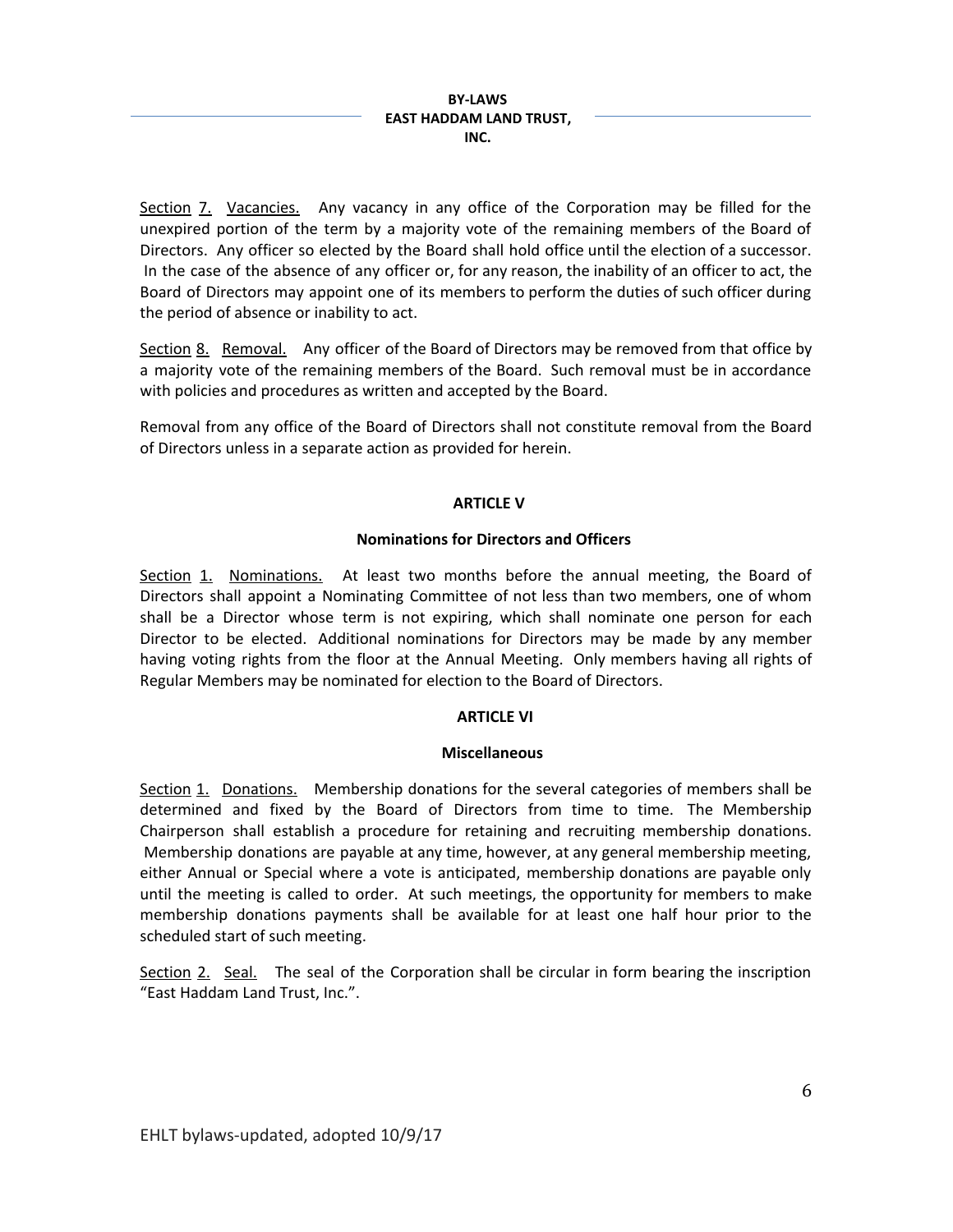Section 3. Fiscal Year. The fiscal year of the Corporation shall commence on the first day of January and end on the 31 day of December of each year.

Section 4. Release of Information. Publications, communications, and reports bearing the Corporation's name shall be issued under the supervision of the President, Vice President and/or Secretary. Any material concerning the activities of the Corporation or of any of its committees, which is prepared by any member for publication or dissemination, shall be approved by the President, Vice President and/or Secretary. Such publication or report shall represent, directly or indirectly, the opinion or policy of the Corporation or the Board of Directors.

Section 5. Policies and Procedures. The Board of Directors shall establish certain policies and procedures necessary for the appropriate governance of the Corporation. These shall be incorporated into a manual that is available for all Directors and Members to peruse. The manual will include the following policies at a minimum: Whistleblower, Conflict of Interest, Removal of Officers and Directors, Investments, and Stewardship.

Section 6. Protection of Properties. It is the charge of this organization to protect important parcels of property in East Haddam for open space. As such, property acquired as open space by this Corporation shall in perpetuity remain as open space. Should circumstances ever occur where the management of the open space would better be served by consolidating the East Haddam Land Trust's land with another conservation organization, then the necessary protections (conservation easements) shall be placed upon those lands prior to transfer. The only property owned by this Corporation that may be sold for monetary gain to a non-conservation organization is property that was sold to, donated to, or otherwise acquired by the Corporation as a trade property. Trade property is defined as property that is donated with the intention that it be used for the sole purpose of raising funds for the East Haddam Land Trust. All properties managed under a conservation easement by this Corporation will be properly managed and monitored as required by the policies and procedures adopted by this Corporation and that may be mandated by local, state, or federal law. Should this Corporation ever be dissolved, then the Corporation shall transfer all properties and easements prior to dissolution to another conservation organization in order to continue the protection of the properties as open space.

## **ARTICLE VII**

# **Protection of Officers and Directors**

Section 1. Limitation of Liability. No Director shall be liable to this Corporation except for his own acts, neglects, and defaults in bad faith as determined by a court of competent jurisdiction. No Director shall be liable out of his or her personal assets for any obligation or liability incurred by this Corporation or by the Directors. The Corporation alone shall be liable for the payment or